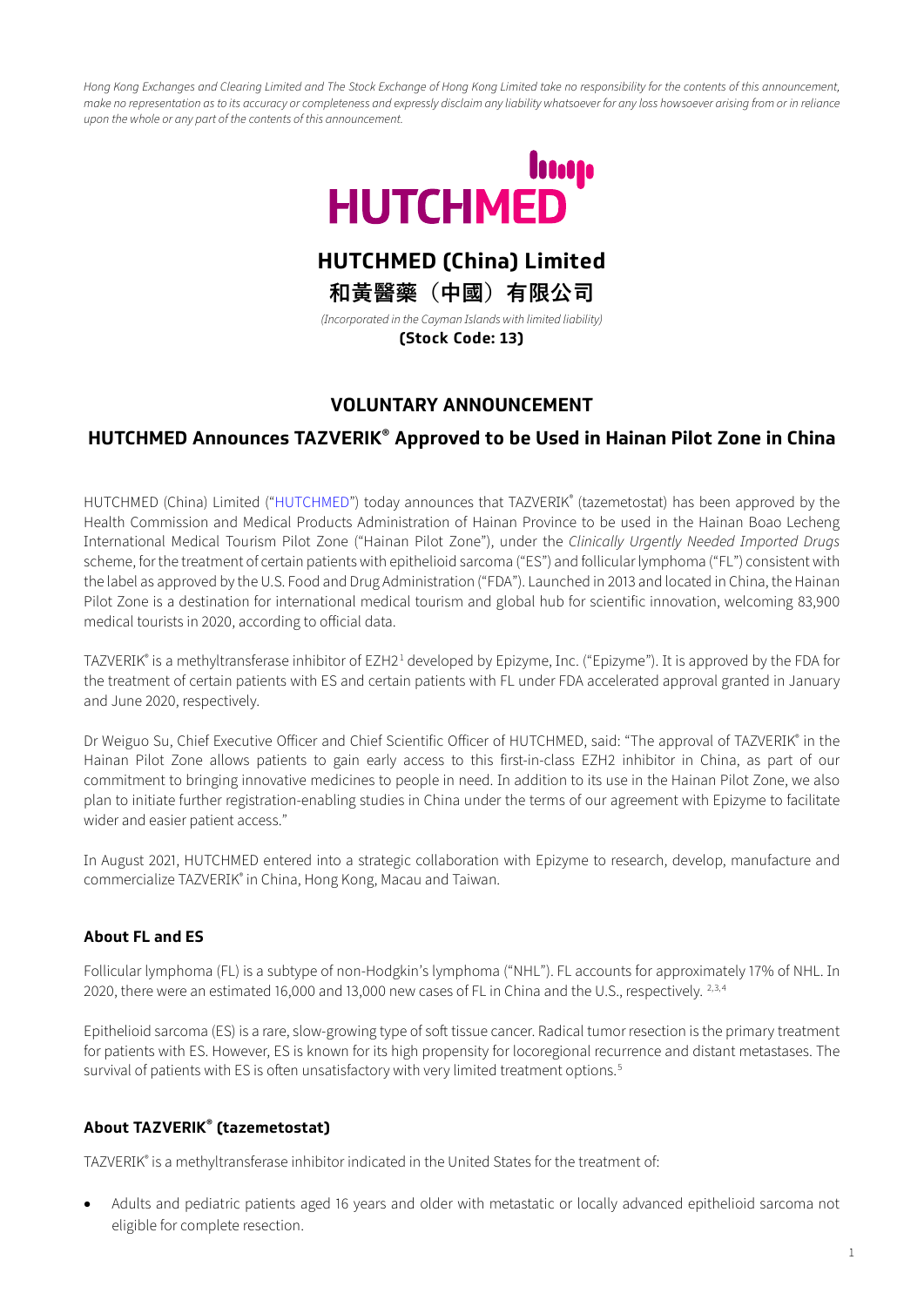

- Adult patients with relapsed or refractory follicular lymphoma whose tumors are positive for an EZH2 mutation as detected by an FDA-approved test and who have received at least two prior systemic therapies.
- Adult patients with relapsed or refractory follicular lymphoma who have no satisfactory alternative treatment options.

These indications are approved under accelerated approval by the U.S. FDA based on overall response rate and duration of response. Continued approval for these indications may be contingent upon verification and description of clinical benefit in confirmatory trials.

View the U.S. Full Prescribing Іnformation here[: www.tazverik.com](http://www.tazverik.com/)

### **About Tazemetostat Clinical Development in China**

HUTCHMED and Epizyme are developing tazemetostat in various hematological and solid tumors in Greater China, with HUTCHMED leading the China portion of Epizyme's SYMPHONY-1 study. HUTCHMED and Epizyme also intend to conduct additional global studies jointly.

SYMPHONY-1 (EZH-302) is an international, multicenter, randomized, double-blind, active-controlled, 3-stage, biomarkerenriched, confirmatory Phase 1b/3 study, which is designed to evaluate the safety and efficacy of tazemetostat in combination with  $R<sup>2</sup>$  in patients with relapsed or refractory FL after at least one prior line of therapy (clinicaltrials.gov identifier: [NCT04224493\)](https://clinicaltrials.gov/ct2/show/NCT04224493).

We intend to initiate a bridging study in FL to support registration of tazemetostat in China, as well as several combination studies of tazemetostat with HUTCHMED assets.

#### **About HUTCHMED**

HUTCHMED (Nasdaq/AIM: HCM; HKEX: 13) is an innovative, commercial-stage, biopharmaceutical company. It is committed to the discovery and global development and commercialization of targeted therapies and immunotherapies for the treatment of cancer and immunological diseases. Іt has more than 4,600 personnel across all its companies, at the center of which is a team of about 1,700 in oncology/immunology. Since inception it has advanced 12 cancer drug candidates from in-house discovery into clinical studies around the world, with its first three oncology drugs now approved and marketed in China. For more information, please visit[: www.hutch-med.com](https://www.hutch-med.com/) or follow us on [LinkedІn.](https://www.linkedin.com/company/hutchmed/) 

#### **Cautionary Note on Forward-Looking Statements**

*This announcement contains forward-looking statements within the meaning of the "safe harbor" provisions of the U.S. Private Securities Litigation Reform Act of 1995. These forward-looking statements reflect HUTCHMED's current expectations regarding future events, including its expectations regarding the therapeutic potential of TAZVERІK® for the treatment of patients with ES or FL, the further clinical development of TAZVERІK® in this and other indications, risks associated with the use of TAZVERІK® in the Hainan Pilot Zone, including that it could be discontinued in the future for a variety of reasons, the risk that ongoing or future clinical trials conducted by HUTCHMED for TAZVERІK® may not meet their primary or secondary endpoints or will warrant meetings with regulatory authorities, submissions for regulatory approval or review by governmental authorities under the accelerated approval process and expectations as to the timing of the completion and the release of results from such studies. Forward-looking statements involve risks and uncertainties. Such risks and uncertainties include, among other things, assumptions regarding regulatory approvals, including accelerated approval, to conduct trials or to market products (including to continue offering TAZVERІK® in the Hainan Pilot Zone or elsewhere in China, Hong Kong, Macau and Taiwan), its expectations that preclinical studies or earlier clinical studies are predictive of the results of future trials, such as the ongoing confirmatory trials, the safety profile of TAZVERІK® , the potential for TAZVERІK® to become a new standard of care for ES or FL patients, HUTCHMED's and Epizyme's ability to implement and complete its further clinical*  development plans for TAZVERIK<sup>®</sup>, the potential commercial launch of TAZVERIK® in China and other jurisdictions in the *approved indications, the sufficiency of each company's cash resources to fund its foreseeable and unforeseeable operating expenses and capital expenditure requirements, the timing of these events, and the impact of the COVІD-19 pandemic on HUTCHMED's business, results of operations and financial condition and on general economic, regulatory and political*